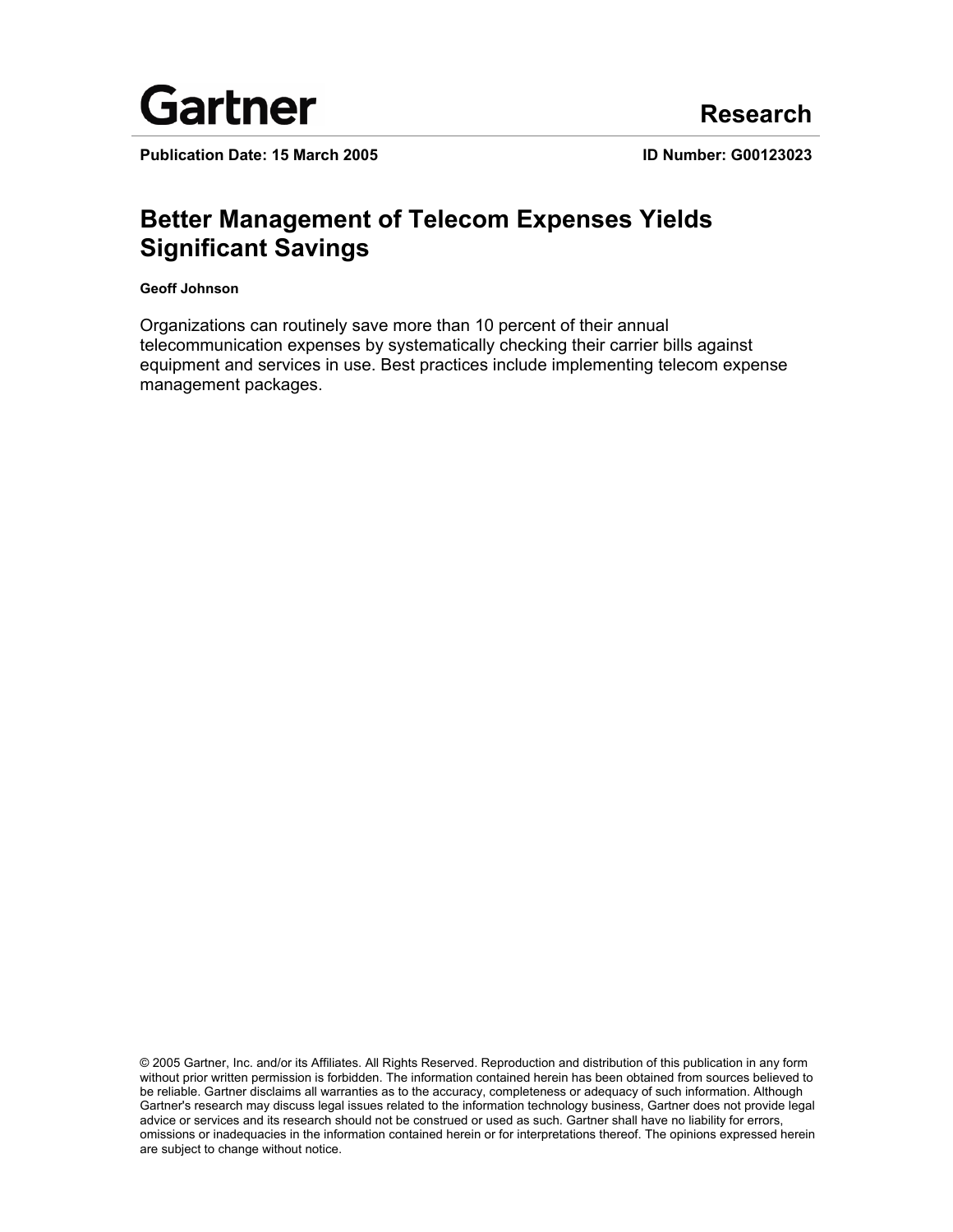# **WHAT YOU NEED TO KNOW**

Telecom expense management is about achieving savings and control of telecom spending by using automated tools and business processes. CFOs should make themselves aware of the cost control and savings possible from TEM. CIOs must embrace TEM for resource management and network configuration control. Network managers will enhance their role by evaluating billing validation and engaging in its operations to save money, bring telecom into control and demonstrate delivery of their fiduciary responsibilities and their stewardship of the networking role.

# **STRATEGIC PLANNING ASSUMPTION(S)**

Through 2008, TEM will remain difficult to source, but annual savings of more than 10 percent will be achieved for organizations that persist with best practices (0.8 probability).

# **ANALYSIS**

**Telecom Expense Management (TEM):** North America has a long history of competition between carriers and, more recently, between network service providers of all sorts. This has meant that every business has had to keep its own telecommunication records to competitively bid and contract its networks. Outside of North America, telecom deregulation has been under way for less than five to 10 years and most businesses have had a lazy habit of relying on the previous monopoly player to keep their telecom records and billing information. Invoices tended to be paid without good tools to ensure their validity and accuracy.

It came as a shock to most businesses in the early days of telecom competition that there was now a choice in carriers, which was not possible before, and to competitively bid their networks most businesses had to prepare and control their own databases of network topology, lines in service, use and payment processing. Australia is a typical example of an economy where businesses were forced to find their own means of monitoring, controlling and managing telecom expenses in the early 1990s, when full deregulation was announced to begin in 1997.

This wake-up call did not occur in the same way in North America because a long history of competition between carriers meant that businesses often kept multiple carrier bill recording systems and typically managed a smaller internal database that focused on telecom and data networking asset management.

**Blind Spots We Have Seen:** CFOs have the greatest need to know about the savings and efficiencies available from TEM. Most are stunned to discover that their business has been relying on the dominant carrier's billing systems as the central source of database management. It's difficult to think of any other industry where one of the major suppliers keeps the "scores" and de facto has preserved strategic control of the clients' accounts for so long. CIO involvement in TEM is essential for integration with network asset management and configuration systems.

Network managers know that errors in billing are common, but they often have to rely on the CFO's department rather than the CIO's for database provision and control. The net outcome of records being out of date is that unused lines and billing errors usually favor carriers rather than user organizations by as much as two to one. Audits easily find 5 percent to 8 percent savings by resolving billing errors; however, the high volume of intricate detail contained in telecom billing makes human checking unwise, unreliable and unproductive. TEM tools are needed.

Publication Date: 15 March 2005/ID Number: G00123023 Page 2 of 7

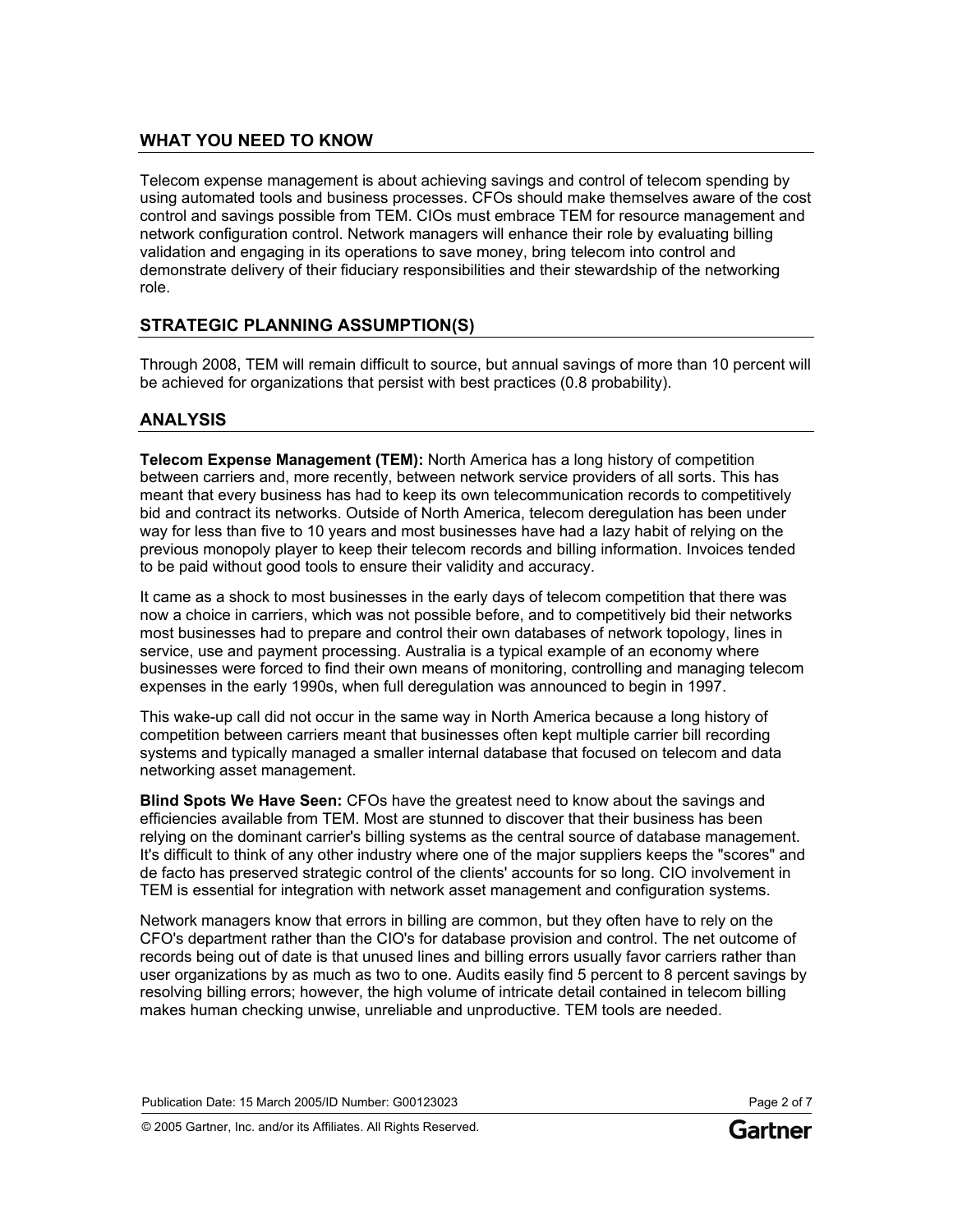**TEM Defined:** TEM tools facilitate the control of acquisition, operation and support of corporate telecom assets and network services. The coverage typically includes voice and data communications as well as cell phones. A good TEM package will manage services, equipment, installations and maintenance, and support monitoring of essential contract provisions particularly service-level agreements (SLAs) — and performance penalties. TEM's main focus is on telecom asset deployment and its billing administration.

A sound TEM package will integrate well with business processes and support procurement, as well as finance protocols as part of monitoring network service provision and payments. In Australia, PBX is well covered in TEM solutions capturing trunk and line moves, adds and changes of handsets and devices for time division multiplexing and IP telephony.

**How to Approach TEM:** In North America, TEM is enjoying reborn popularity and sits near the "peak of inflated expectations" in Gartner's Hype Cycle (see "Hype Cycle for Networking and Communications, 2004"). This position will remain through 2005 and 2006, but in other markets (especially Australia) where relatively recent and rapid carrier deregulation has occurred, demand for new TEM systems was discovered early in the 1990s and promoted by a few small specialist vendors that are now targeting global markets.

CIOs and CFOs should ask a few questions about the telecom billing management processes of their businesses. Most will discover a TEM blind spot. More than half of the businesses that Gartner encounters are unaware of TEM, its role, potential savings, benefits or contribution to governance compliance.

The most-productive ways to use TEM packages are to obtain carrier billing refunds and for support in contract negotiations. Most large organizations don't know their telecom spending in a high-level summary sense or at a segmented or detailed level. There is a usually a gap between the total enterprise spending according to financial reporting and the aggregate of detailed billing records. Resolution of this gap is a substantial, but usually profitable, task. The regulatory and compliance requirements of the U.S. Public Company Accounting Reform and Investor Protection (Sarbanes-Oxley) Act of 2002 affect many businesses outside of North America, especially those trading in or with multinational companies. Tools such as TEM then become somewhat obligatory to demonstrate financial control and delivery of fiduciary responsibilities. Normal audits are usually intermittent and static. Properly installed TEM systems deliver the ongoing dynamic compliance control that has become imperative.

TEM should be treated as more than a simple audit aid. It needs to be part of a permanent suite of telecom and network management tools leveraged to manage telecom planning, procurement and operations life cycle. Look for hard (direct financial) and soft (broader corporate productivity) savings. Expect to understand phone use, obtain detailed control of spending, benefit from a cost-reduction program, leverage customized reporting, and improve your business's competence in the carrier refund claim process.

**How TEM Should Be Exercised:** Although initial baseline audits will readily find 5 percent to 8 percent billing error in telecom invoices, the net present value of ongoing savings can be more substantial. Vendor claims of 20 percent to 30 percent savings in the first year are possible and not uncommon in a first generation of TEM implementation; however, once the business process and databases come into permanent control, this premium usually reduces to about 10 percent savings in subsequent years. The major factors determining the potential for savings include the extent of mergers, acquisitions and reorganization activity within the business during the past year or two, the communications intensity of the industry sector and whether any primitive databases or billing management tools have been in place.

Most TEM vendors will not target end users with a minimum telecom spending of less than \$5 million per year in North America or \$2 million per year in Europe or Asia. The prime market for

Publication Date: 15 March 2005/ID Number: G00123023 Page 3 of 7

© 2005 Gartner, Inc. and/or its Affiliates. All Rights Reserved.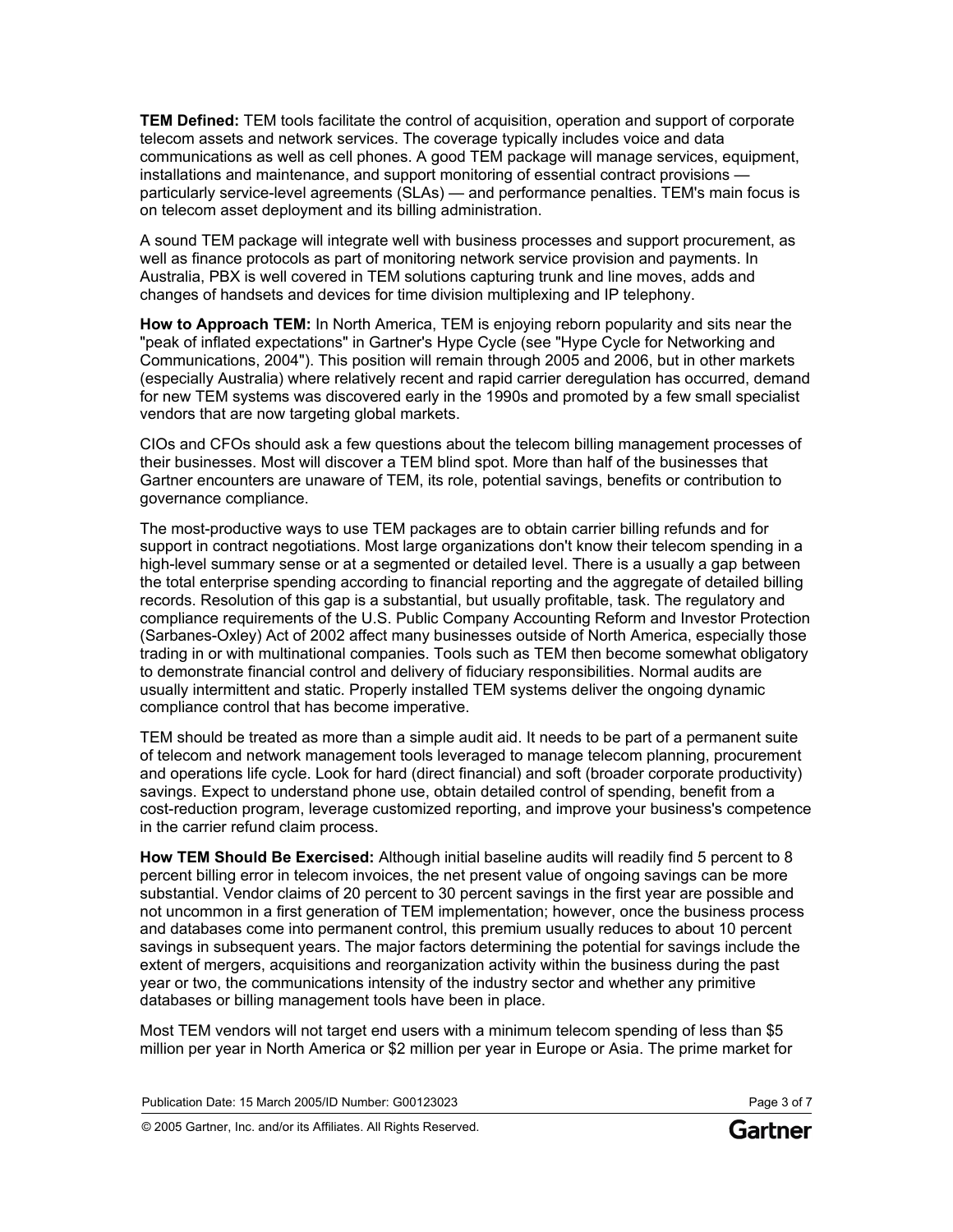TEM package suppliers is to become embedded in major facility management systems, where the large scale is likely to yield good savings for clients. The small to midsize business (SMB) user market can benefit from some of the TEM packages that are tailored for a high degree of user self-installation and operation. TEM vendors should be evaluated as either "product" or "managed service provider" categories.

**Characterizing Popular TEM Systems**: The most-effective TEM solutions sold as software packages or as professionally supported business services cover these tasks:

- Telecom billing audit (for accuracy, validity)
- Invoice management (payment approval, timing and SLA adherence)
- Procurement (new services and work orders) and contract negotiation baselines
- Order placement, monitoring provisioning progress, inventory and asset management
- Use chargeback to business units
- Support for user self-service and local administration under contract head agreements and business protocols

Prospective or new TEM users must satisfy themselves about the role that is proposed to be played. Most vendors (see Note 1) are independent software tool developers, and many focus on call accounting, which is only a third to a half of total telecom spending. Increasingly, the TEM solution may come from a facilities manager or network service provider, or even as an adjunct service from a telecom rates broker. The various roles are described in "Telecom Expense Management Offers Sourcing Opportunities for ESPs," "MSS\*Group Acquires Telecom Expense Management Business" and "An Enterprise Must Own Its Own Configuration."

**View Carriers Jumping Into Telecom Billing Audit With Caution:** Their problem is real. Carriers can't get past billing anger from their customers to sell new services. The carriers' approach of fixing outstanding and ongoing billing issues using TEM is sound in its business logic, but telcos have little to no credibility as reviewers of bills that they may have issued because of their clear conflict of interest. Solutions sourced from carriers need to be at "arms length" from the carrier's billing department.

**Learning Experience From Nascent Markets:** The TEM industry is too small in Australia and too severely fragmented in North America to be recognized and prosper by itself. Enterprise awareness is so low that it is unlikely to achieve critical mass through its own marketing efforts. TEM vendors are more likely to be used in situations where they are transparent to end users and will develop some of their best business via facility managers such as IBM, EDS or Computer Sciences Corp. Most TEMs are small, creative and energetic with a revenue turnover of only a few million dollars per year and typically 20 or so staff, which explains why users who finally understand the TEM problem report that TEM vendors are hard to find (see Note 2).

**Evaluation Criteria:** When selecting a TEM vendor, ensure that its approach fits your corporate goals; Sarbanes-Oxley compliance is mandatory; an audit trail is delivered; and that the fit with management processes and technology platforms is appropriate.

- The vendor should be reviewed for its company health, its strategic directions and its proven ability in execution. In practice, this usually means partnering with a larger ally.
- The vendor's talent in its staff, partner and carrier relationships is critical for in-house (using a software product) or outsourced TEM solutions.

Publication Date: 15 March 2005/ID Number: G00123023 Page 4 of 7

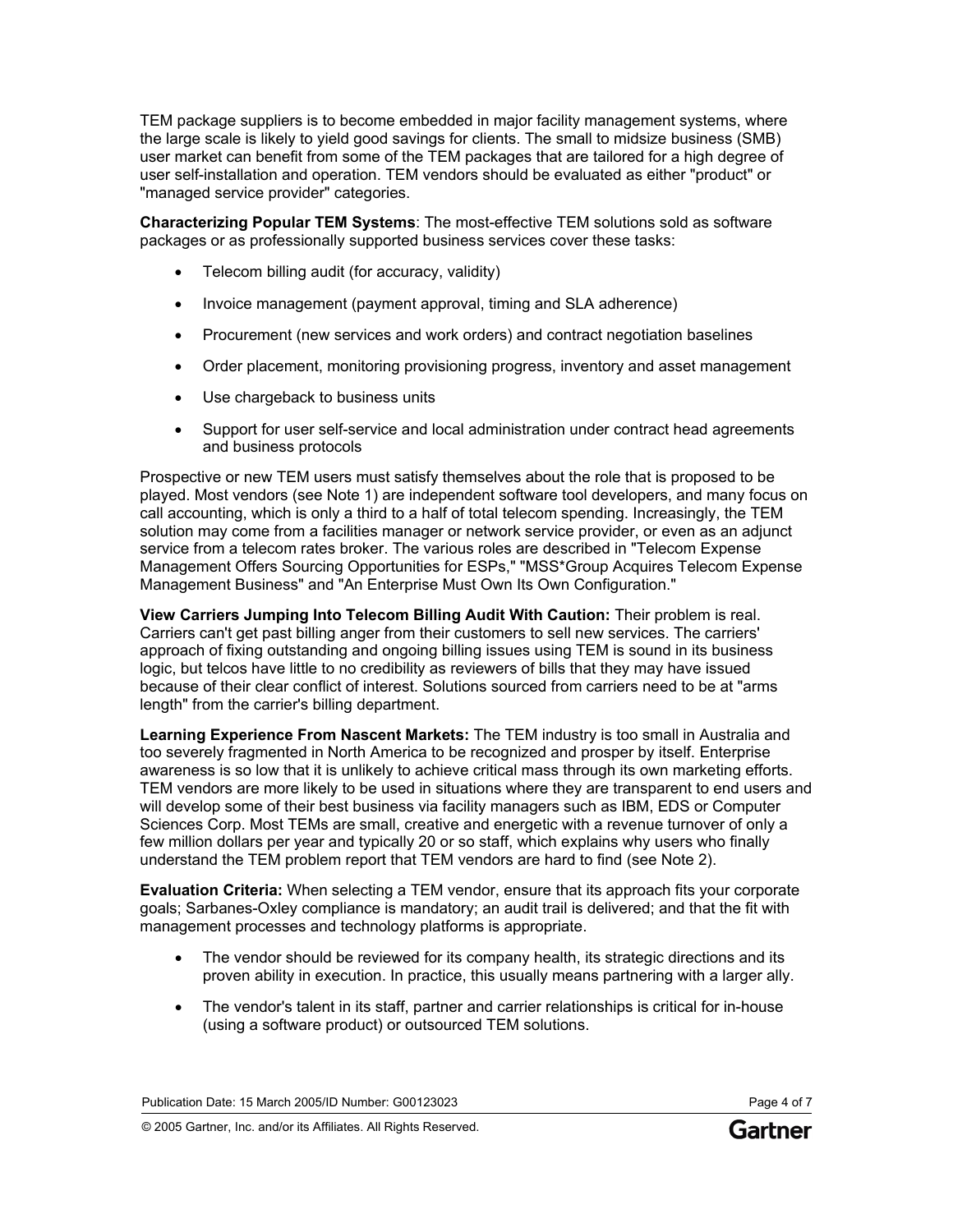- Review the suite of TEM products, services and pricing strategies.
- Reference check the telecom carrier, enterprise process knowledge and expertise with previous clients.
- See that the TEM aids benchmarking and SLA management. Discover how TEM tools and technologies may be linked or interfaced to network design or optimization tools.
- Examine the software vendor's strategic alliances with facility managers, carriers and service providers.
- Multinational companies should specify international products with multilanguage and multicarrier support in multiple currencies.

## **Best Practices in TEM**

- The rapid but uneven growth of telecom services under billing management has meant that practices tend to be ad hoc across users, with little shared learning across industries. Collaborate with other users where possible.
- The huge volume and detail of records demands automated expense management, but each TEM solution has its own billing nuances. Be aware of these intricacies.
- Use TEM to get ahead of current use and billing administration practices and strategically pursue savings or productivity opportunities by upgrading the telecom technologies or network services used.
- Use consultants to conduct gap analysis, baseline audit and initial setup; however, the ability to "self-help" will be the most productive ongoing approach for SMBs.
- Adopt a network life cycle approach using TEM. Aid business intelligence by storing information as a data warehouse to facilitate matrix views of the network and its billing that can be "sliced and diced" as required.
- Actively use TEM for risk management, network equipment vendor management and strategic telecom sourcing.
- Use TEM in request-for-proposal preparation, procurement planning and execution, contract negotiation, and SLA monitoring. Pursue expense control, contract administration, invoice collation, optimization of rate plans and checking for competitive market rates.
- List common telecom contractual practices and SLA determination via TEM.
- Use the industry or sectoral (TEM client base) benchmarking reference metrics kept by some vendors.
- Favor Web reporting for enterprise users.

# **Note 1**

## **TEM Software Tool Vendors**

*North America*

Asentinel [\(www.asentinel.com](http://www.asentinel.com/) )

Publication Date: 15 March 2005/ID Number: G00123023 Page 5 of 7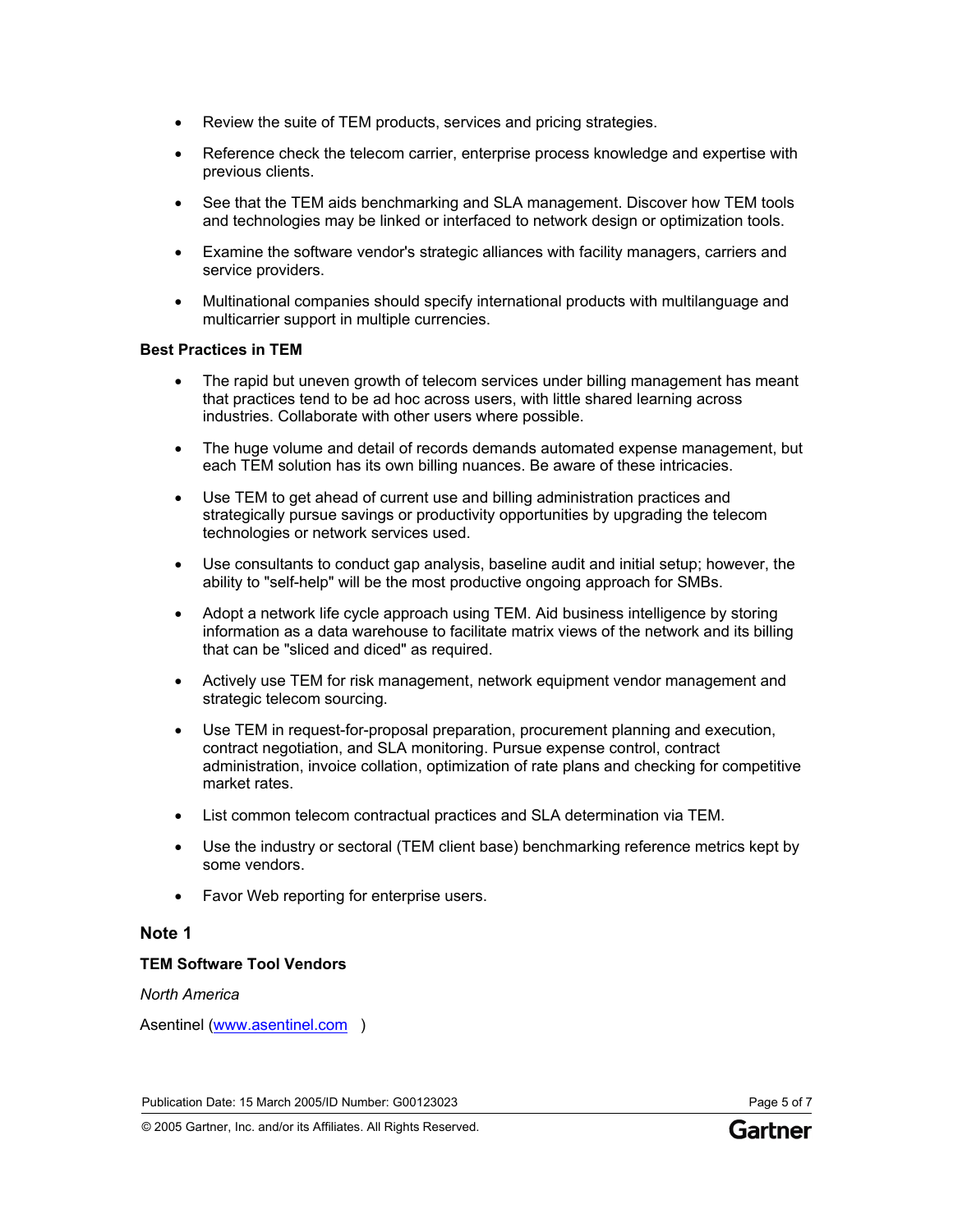Avema Global Alliance ([www.avemaglobal.com](http://www.avemaglobal.com/) )

Control Point Solutions (merger of Broadmargin and Teledata Control; [www.controlpointsolutions.com](http://www.controlpointsolutions.com/) )

MSS\*Group (now Vercuity after acquisition of QuantumShift and merger with Telwares; [www.vercuity.com](http://www.vercuity.com/) )

ProfitLine [\(www.profitline.com](http://www.profitline.com/) )

QuickComm [\(www.quickcomm.com](http://www.quickcomm.com/) )

RFD Systems ([www.rfdsystems.com](http://www.rfdsystems.com/) )

Symphony Services (has acquired Stonehouse Technologies and In-reality software India; [www.symphonysv.com](http://www.symphonysv.com/) )

Tangoe [\(www.tangoe.com](http://www.tangoe.com/) )

TelAssess [\(www.telassess.net](http://www.telassess.net/) )

Teligistics [\(www.teligistics.com](http://www.teligistics.com/) )

*Australia*

Clarity [\(www.clarity.com](http://www.clarity.com/) ) provides solutions to carriers and service providers

Phoneware Communications Systems [\(www.VXT.com.au](http://www.vxt.com.au/) ) focused on PBX and WAN use

PricewaterhouseCoopers TAMS ([www.pwc.com](http://www.pwc.com/) )

QuickComm [\(www.quickcomm.com](http://www.quickcomm.com/) )

StarNet Systems [\(www.starnetsystems.com.au](http://www.starnetsystems.com.au/) ) PBX focus

Stratatel [\(www.stratatel.com.au](http://www.stratatel.com.au/) )

TSA Communication Solutions ([www.tsa.com.au](http://www.tsa.com.au/) ) PBX and WAN

Vericom ([www.vericomgroup.com](http://www.vericomgroup.com/) )

**Australian Telecom Consultants:** Consultel; Essential Utilities; Housley; NUS; PBX Advisory; UXC (AAS and Gibson Quai)

## **Note 2**

## **TEM Issues**

TEM issues are discussed in the telemanagement forum ([www.tmforum.org](http://www.tmforum.org/) ).

## **Acronym Key**

|       | <b>SLA</b>   service-level agreement  |
|-------|---------------------------------------|
|       | <b>SMB</b> small and midsize business |
| TEM . | telecom expense management            |

This research is part of a set of related research pieces. See "SMB Networks Provide Opportunities to Upgrade and Save" for an overview.

Publication Date: 15 March 2005/ID Number: G00123023 Page 6 of 7

© 2005 Gartner, Inc. and/or its Affiliates. All Rights Reserved.